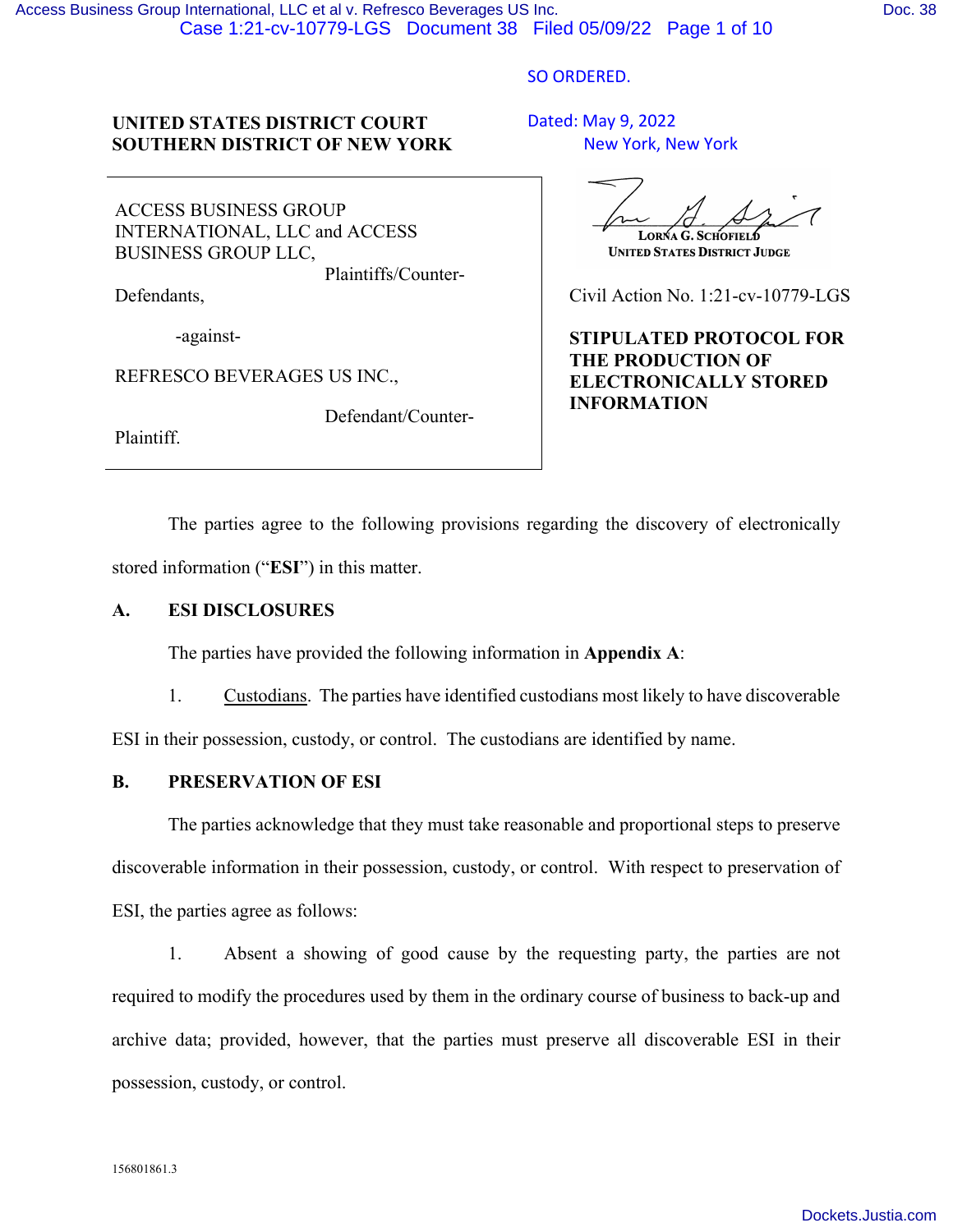### Case 1:21-cv-10779-LGS Document 38 Filed 05/09/22 Page 2 of 10

2. The parties must supplement their production of ESI if they learn that in some material respect their production is incomplete or incorrect and the additional or corrective information has not been made known to the other parties.

3. Absent a showing of good cause by the requesting party, the parties are not required to preserve the following categories of ESI:

a. Random access memory (RAM) or other ephemeral data that are difficult to preserve without disabling the operating system.

b. On-line access data (e.g., temporary internet files, history, cache, or cookies).

c. Data that remains from systems no longer in use and that is unintelligible on the systems currently in use.

d. Electronic data (e.g., email, calendars, contact data, and notes) sent to or from mobile devices (e.g., iPhone, iPad, Android, and Blackberry devices), provided that a copy of all such electronic data is saved elsewhere (such as on a server, laptop, desktop computer, or "cloud" storage).

4. The parties agree that voicemails, instant messages or other non-email messaging services, text messages, PDAs, and mobile devices are deemed not reasonably accessible and need not be preserved and collected, unless otherwise ordered by the Court.

**C. PRIVILEGE** 

1. The parties must immediately return information produced in discovery that is protected as privileged or work product to the producing party, and the production of protected information does not waive such protection if (i) the information appears on its face to have been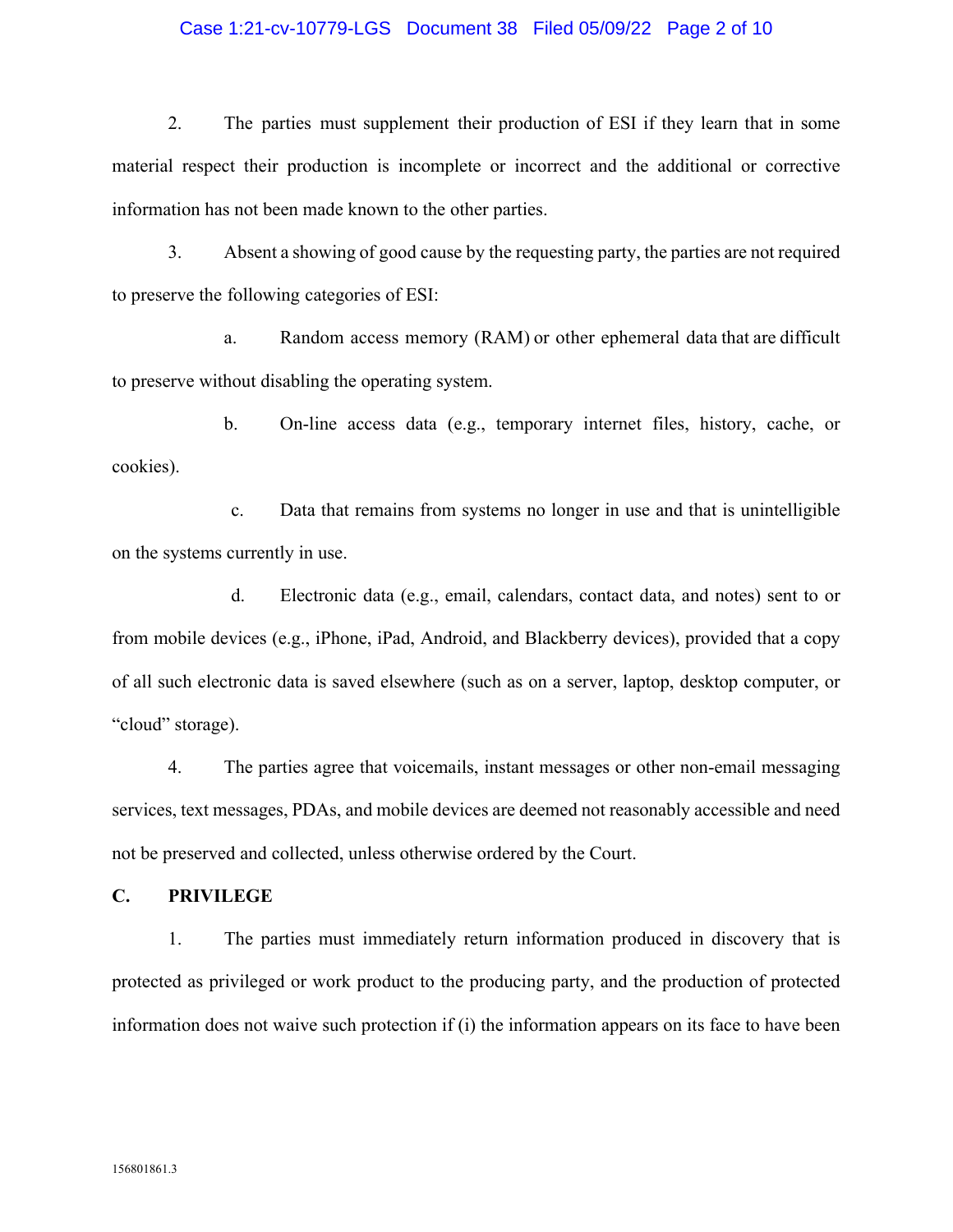### Case 1:21-cv-10779-LGS Document 38 Filed 05/09/22 Page 3 of 10

inadvertently produced or (ii) the producing party notifies the receiving parties of the inadvertent production.

2. Privilege logs based on metadata. Privilege logs must include a unique identification number for each document and the basis for the claim of privilege or work-product protection. For ESI, privilege logs may be generated using available metadata, including the author/recipient or the to/from/cc/bcc names; the subject matter or title; and the date created. Should the available metadata provide insufficient information to evaluate the producing party's claim of privilege or work-product product, the producing party must include any additional information that is necessary to evaluate the claim.

#### **D. ESI DISCOVERY PROCEDURES**

1. On-site inspection of electronic media. The parties may not inspect electronic media on-site unless the parties agree to on-site inspection or a party requesting on-site inspection shows that there is specific need and good cause for such inspection.

### 2. Search methodology.

a. The parties each will initially search for ESI, in the files of the respective custodians listed in **Appendix A**, using only the respective search terms set forth in **Appendix B.** 

b. After conducting said searches, and prior to conducting a review of the documents identified in the search for responsiveness and privilege,

> (i) if the total number of documents hit, in a parties' search with the respective search terms specified in Appendix B of the files of the custodians listed in Appendix A, is less than 2,000 unique documents, the respective party will proceed to review the documents identified for responsiveness and privilege, and then produce all resulting producible documents; or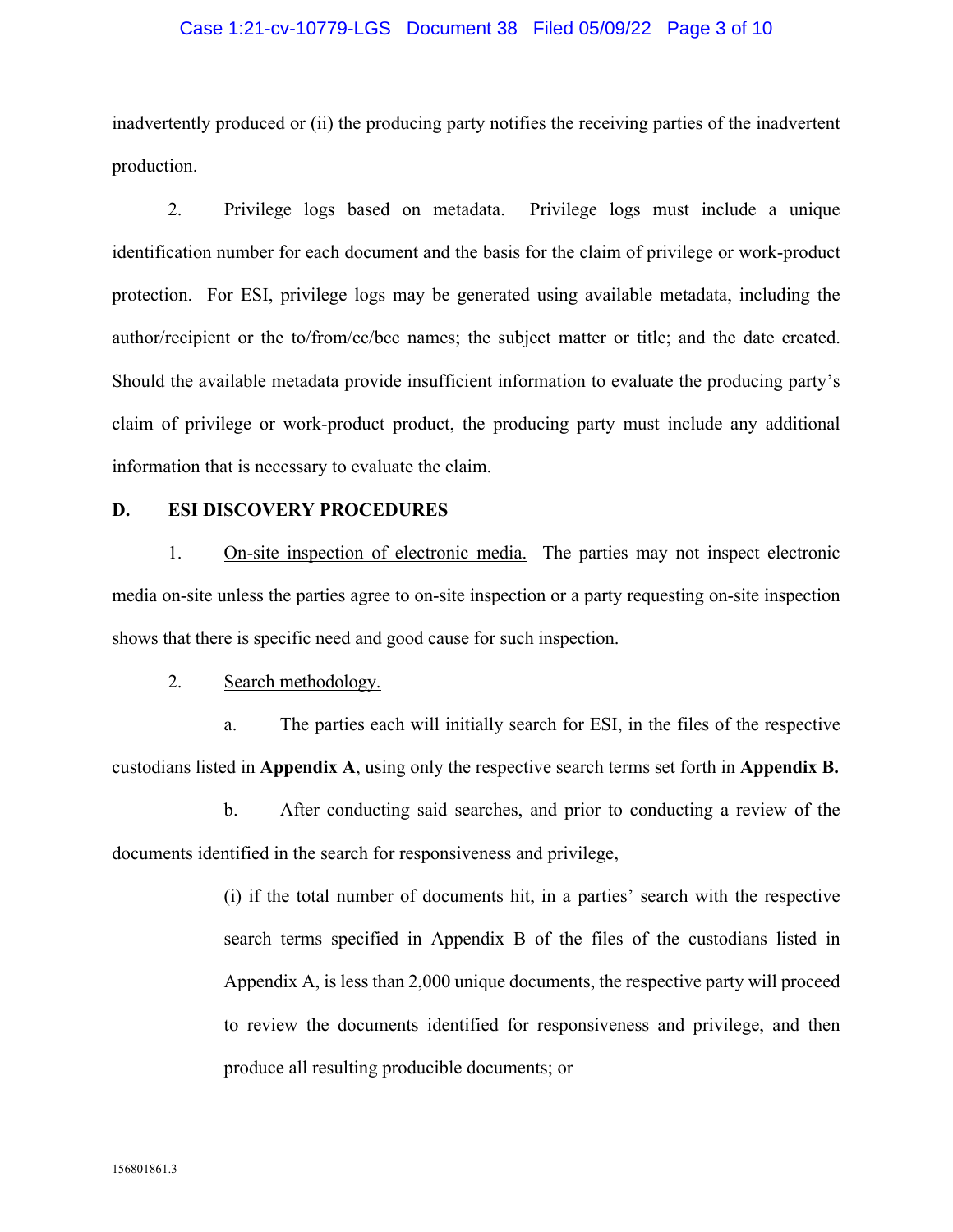(ii) if the total number of documents hit, in a parties' search with the respective search terms specified in Appendix B, is more than 2,000 unique documents, the parties will meet and confer further and endeavor agree on additional search terms to be employed with the objective of reducing the total number of documents hit, in a parties' search with the further specified search terms, to less than 2,000 unique documents. If the parties are unable to reach agreement on such further search terms, either party may file a letter motion with this Court, in the manner provided in Judge Schofield's Rule I[II.C.3](http://www.google.com/search?q=i.c.3), requesting the Court's assistance in setting additional search terms or other search and review parameters.

c. The parties also will search for responsive, non-privileged documents contained in any segregated or topic file, that any party may have maintained in the regular course of business, that was designated for the Agreement as referenced in the Complaint and Counterclaims in this action, or for the "Products" specified in that Agreement.

d. If during the course of discovery any party determines that a new custodian, data source, or search term is necessary to collect ESI that is relevant, non-duplicative, and not privileged, the parties will work together in good faith to determine whether the search term should be applied or the custodian or data source should be added. If the parties cannot agree whether to add the custodian, data source, or search term, the requesting party may bring the dispute before the Court in the manner provided in Judge Schofield's Rule I[II.C.3](http://www.google.com/search?q=i.c.3).

3. Format. The parties must produce ESI in either native files or image files that accurately represent the contents of the original ESI. All productions must be accompanied with related field-delimited load files (e.g., Concordance DAT, CSV, OPT, or LOG). All native, text, image, and load files must be named or put in folders in such a manner that all records can be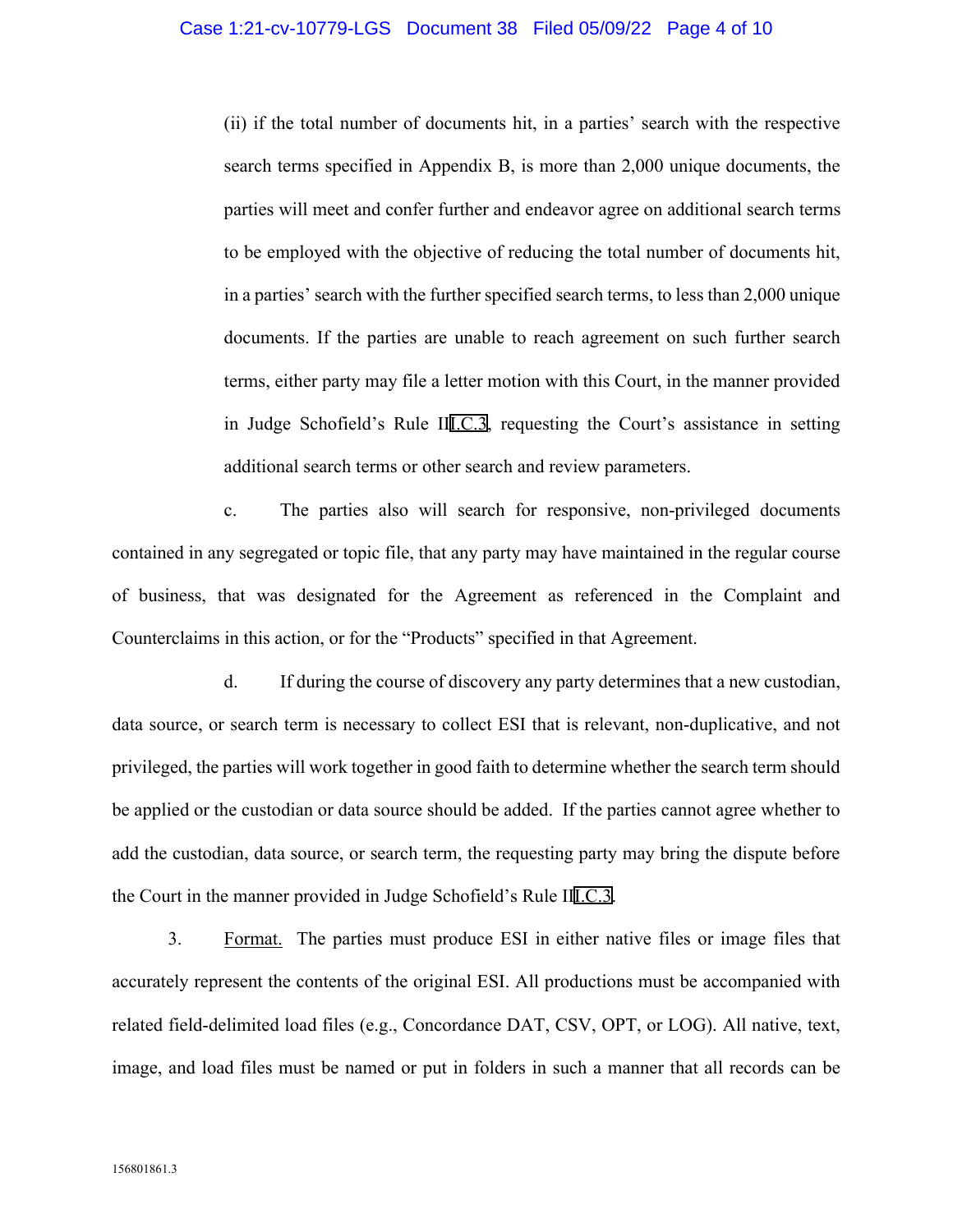#### Case 1:21-cv-10779-LGS Document 38 Filed 05/09/22 Page 5 of 10

imported without modifying any path or file name information. Where native format is unavailable, ESI must be produced in a machine-readable format and accompanied by a description of the system from which the ESI was obtained.

4. Metadata fields. Each document in a production must be identified by beginning Bates number in a metadata load file (\*.DAT) reflecting, at minimum, any parent/child relationship and the following fields: beginning Bates number; ending Bates number; beginning attachment Bates number (if applicable); ending attachment Bates number (if applicable); custodians; file extension; original file path; date sent (for e-mail messages); date created (for non-email messages); date modified (for non-email messages); sender (for e-mail messages); author (for nonemail documents); to recipient (for e-mail messages); CC recipient (for e-mail messages where applicable); BCC recipient (for e-mail messages where applicable); subject (for e-mail messages); and file name (for non-email messages).

5. If the pages of documents produced can be accurately represented in black and white, they must be produced in PDF or group IV, single-page TIFF format. Pages that require color to be accurately interpreted must be produced in PDF or single-page JPEG format. Each page image must bear the bates number associated with that page and be identified in an image load file in standard Opticon (\*.OPT) format showing what pages unitize to make a document. The images must also be accompanied by extracted text or, for those files that do not have extracted text upon being processed (such as hard copy documents), optical character recognition ("OCR") text data; such extracted text or OCR text data must be provided in document level form and named after the image. Documents that contain redactions must be OCR'd after the redaction is applied to the image, and the OCR will be produced in place of extracted text at the document level.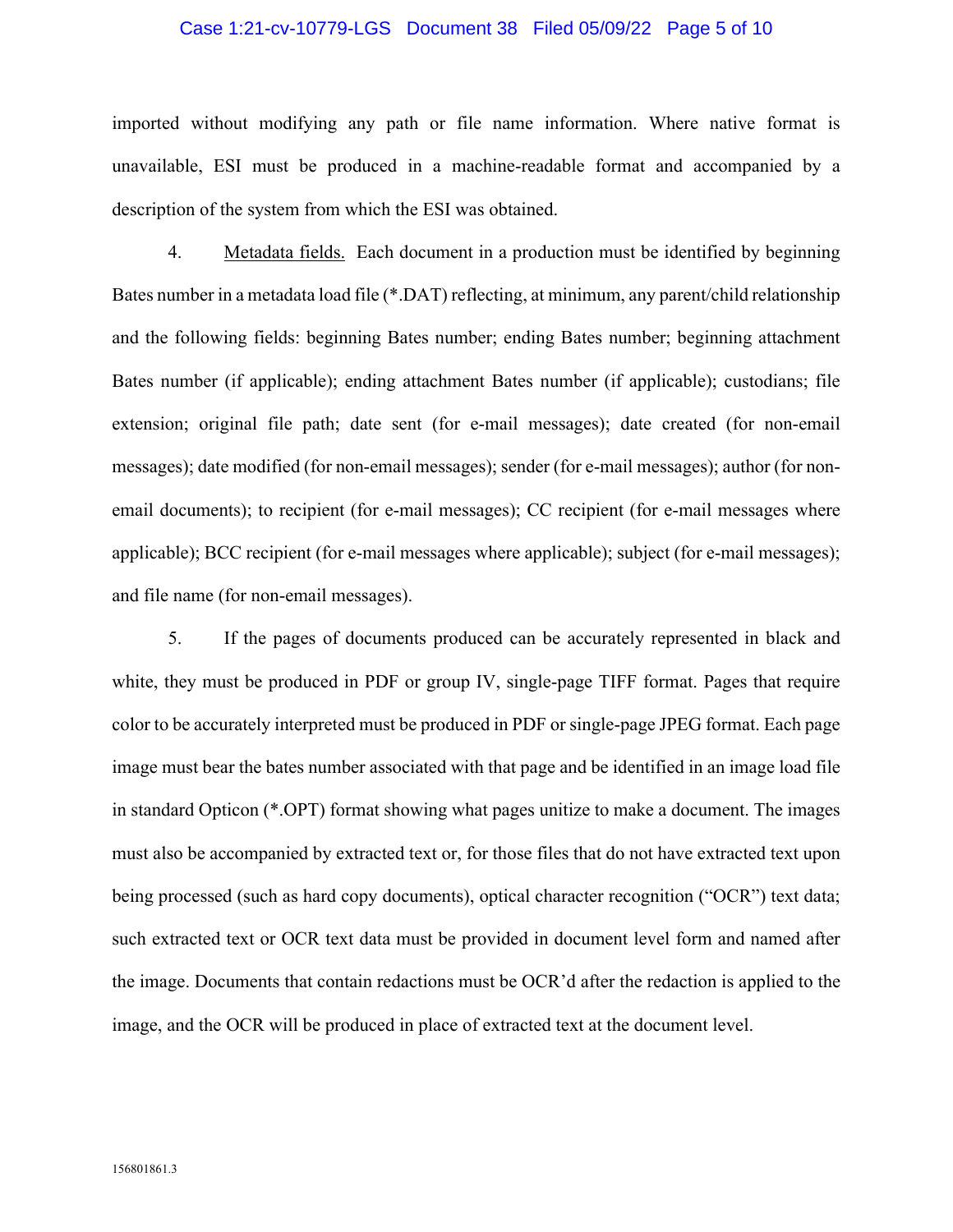6. Bates numbering and file naming conventions. Images must be endorsed with sequential Bates numbering in the lower right corner of each image. Image and Native file names must be unique and use a file naming convention with the associated beginning Bates number. There may not be special characters (including commas) in the file names.

Dated: New York, New York

May 6, 2022 WARNER NORCROSS + JUDD LLP

By: /s/ Edward J. Bardelli

Edward J. Bardelli Ashley Chrysler 150 Ottawa Avenue, N.W., Suite 1500 Grand Rapids, MI 49503 Tel: 616.752.2000 ebardelli@wnj.com achrysler@wnj.com

*Attorneys for Plaintiffs/Counter-Defendants Access Business Group International, LLC and Access Business Group LLC* 

## PERKINS COIE LLP

By: /s/ Edwin M. Baum

Edwin M. Baum LaMarte Williams, Jr. 1155 Avenue of the Americas, 22nd Floor New York, New York 10036-2711 Tel: 212.262.6900 Fax: 212.977.1649 EBaum@perkinscoie.com

*Attorneys for Defendant/Counter-Plaintiff Refresco Beverages US Inc.*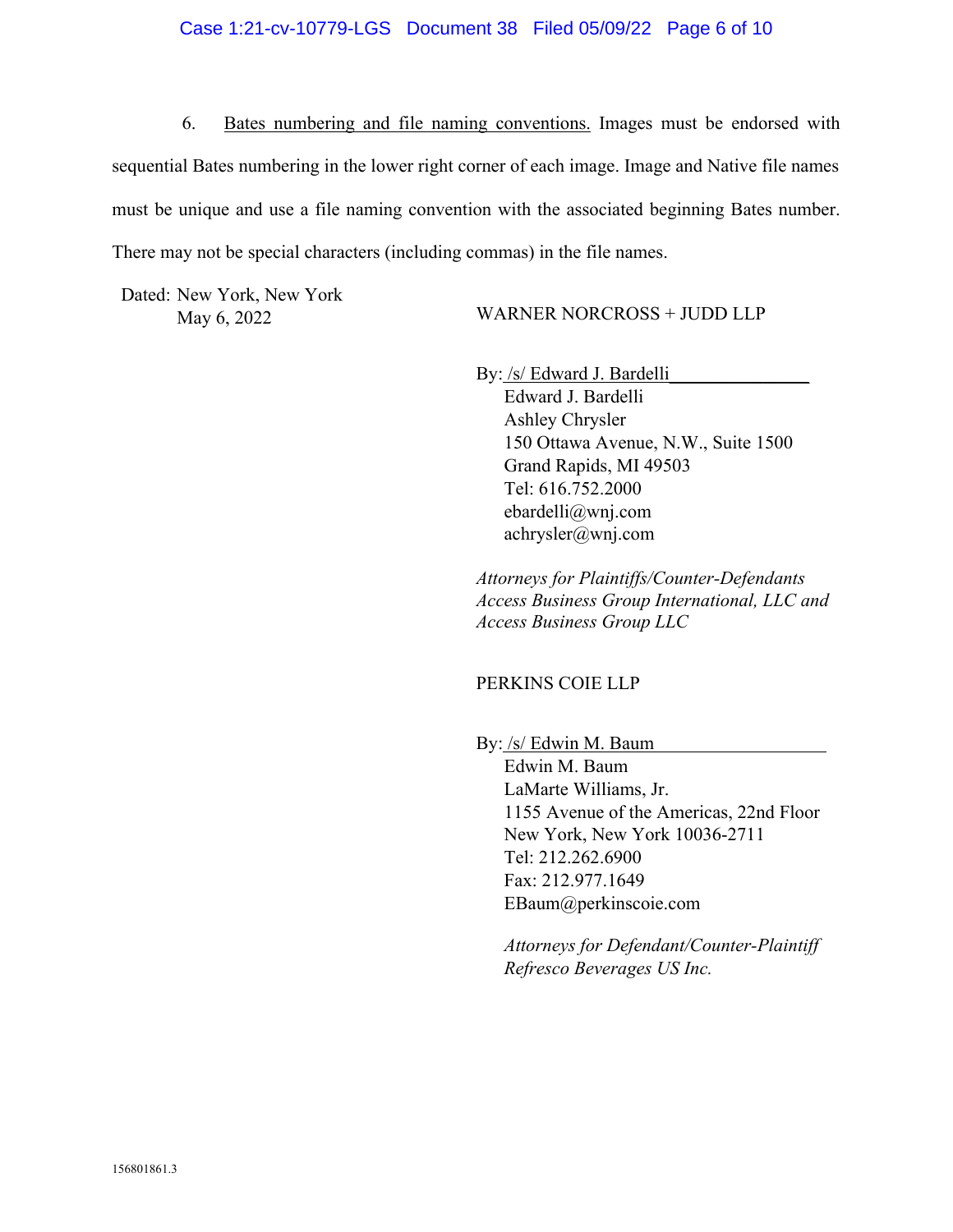# **APPENDIX A**

## **Access Business Group International, LLC ("ABGIL") and Access Business Group LLC ("ABG")**

# **Custodians**

| Name:                  | Jillian Moir           |
|------------------------|------------------------|
| <b>Email Accounts:</b> | jillian.moir@amway.com |
| Date Range:            | 7/1/2019 to 12/31/2021 |

| Name:                  | Jess Florek            |
|------------------------|------------------------|
| <b>Email Accounts:</b> | jess.florek@amway.com  |
| Date Range:            | 7/1/2019 to 12/31/2021 |

| Name:                  | Sarah Waddell           |
|------------------------|-------------------------|
| <b>Email Accounts:</b> | sarah.waddell@amway.com |
| Date Range:            | 7/1/2019 to 12/31/2021  |

| Name:                  | Emily Hagadorn           |
|------------------------|--------------------------|
| <b>Email Accounts:</b> | emily.hagadorn@amway.com |
| Date Range:            | 7/1/2019 to 12/31/2021   |

| Name:                  | Xun Yan                |
|------------------------|------------------------|
| <b>Email Accounts:</b> | xun.yan@amway.com      |
| Date Range:            | 7/1/2019 to 12/31/2021 |

| Name:                  | Jake Koetsier           |
|------------------------|-------------------------|
| <b>Email Accounts:</b> | jake.koetsier@amway.com |
| Date Range:            | 7/1/2019 to 12/31/2021  |

| Name:                  | <b>Brian Turner</b>    |
|------------------------|------------------------|
| <b>Email Accounts:</b> | brian.turner@amway.com |
| Date Range:            | 7/1/2019 to 12/31/2021 |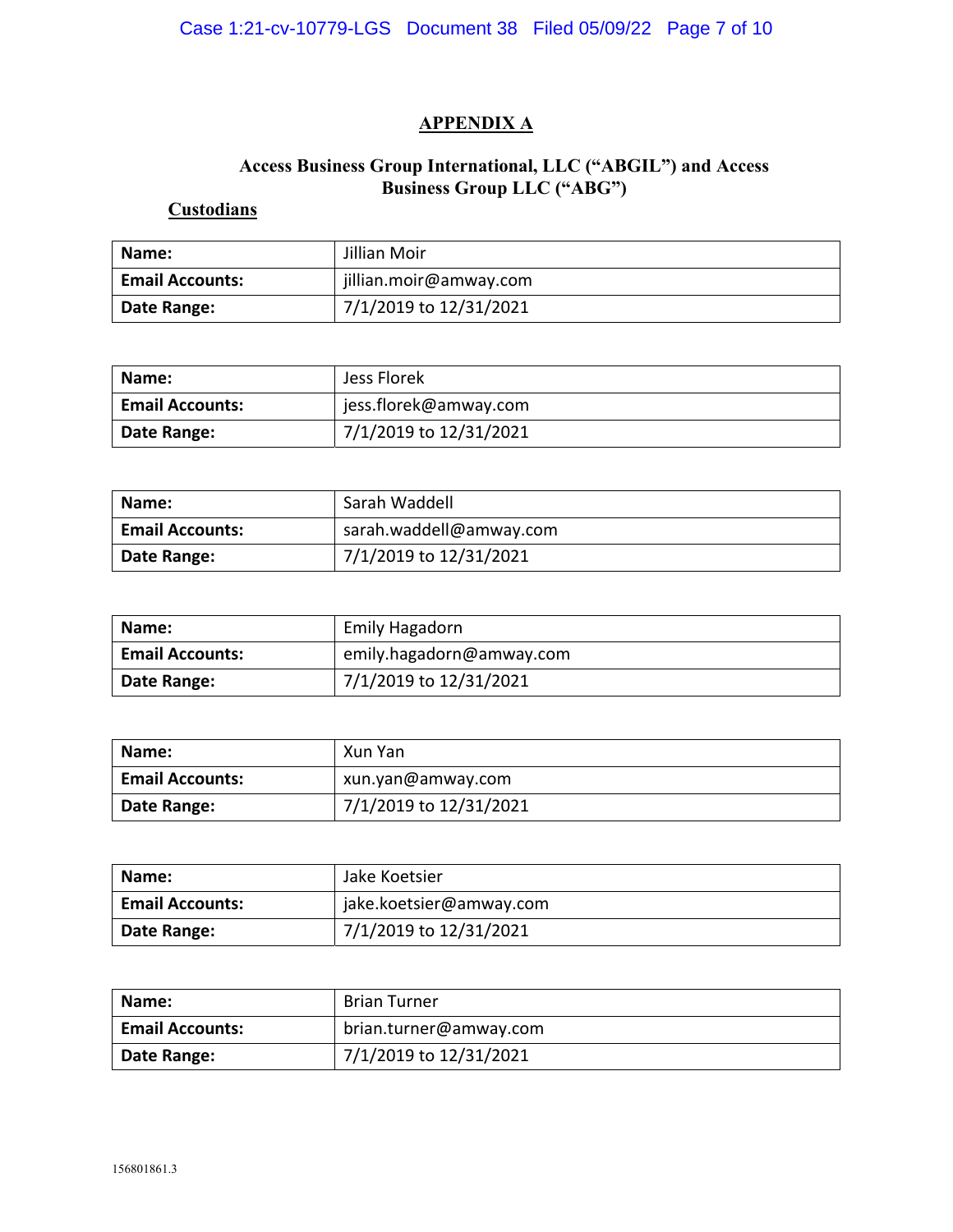| Name:                  | Eric Schmidt           |
|------------------------|------------------------|
| <b>Email Accounts:</b> | eric.schmidt@amway.com |
| Date Range:            | 7/1/2019 to 12/31/2021 |

# **Refresco Beverages US Inc. ("Refresco")**

# **Custodians**

| Name:                  | Dan Harty              |
|------------------------|------------------------|
| <b>Email Accounts:</b> | Dan.Harty@refresco.com |
| Date Range:            | 7/1/2019 to 12/31/2021 |

| Name:                  | Doug Poulos              |
|------------------------|--------------------------|
| <b>Email Accounts:</b> | Doug.Poulos@refresco.com |
| Date Range:            | 7/1/2019 to 12/31/2021   |

| Name:                  | Joel Kapp              |
|------------------------|------------------------|
| <b>Email Accounts:</b> | Joel.Kapp@refresco.com |
| Date Range:            | 7/1/2019 to 12/31/2021 |

| Name:                  | Omar Al-Saigh             |
|------------------------|---------------------------|
| <b>Email Accounts:</b> | Omar.Alsaigh@refresco.com |
| Date Range:            | 7/1/2019 to 12/31/2021    |

| Name:                  | <b>Brooke Cline</b>       |
|------------------------|---------------------------|
| <b>Email Accounts:</b> | Brooke.Cline@refresco.com |
| Date Range:            | 7/1/2019 to 12/31/2021    |

| Name:                  | Jon Marshall              |
|------------------------|---------------------------|
| <b>Email Accounts:</b> | Jon.Marshall@refresco.com |
| Date Range:            | 7/1/2019 to 12/31/2021    |

| $\mathbf{A}$<br>me<br>w<br><br>, ,, , ,<br>$\sim$ $\sim$ $\sim$ $\sim$ $\sim$ $\sim$ $\sim$ $\sim$ |
|----------------------------------------------------------------------------------------------------|
|----------------------------------------------------------------------------------------------------|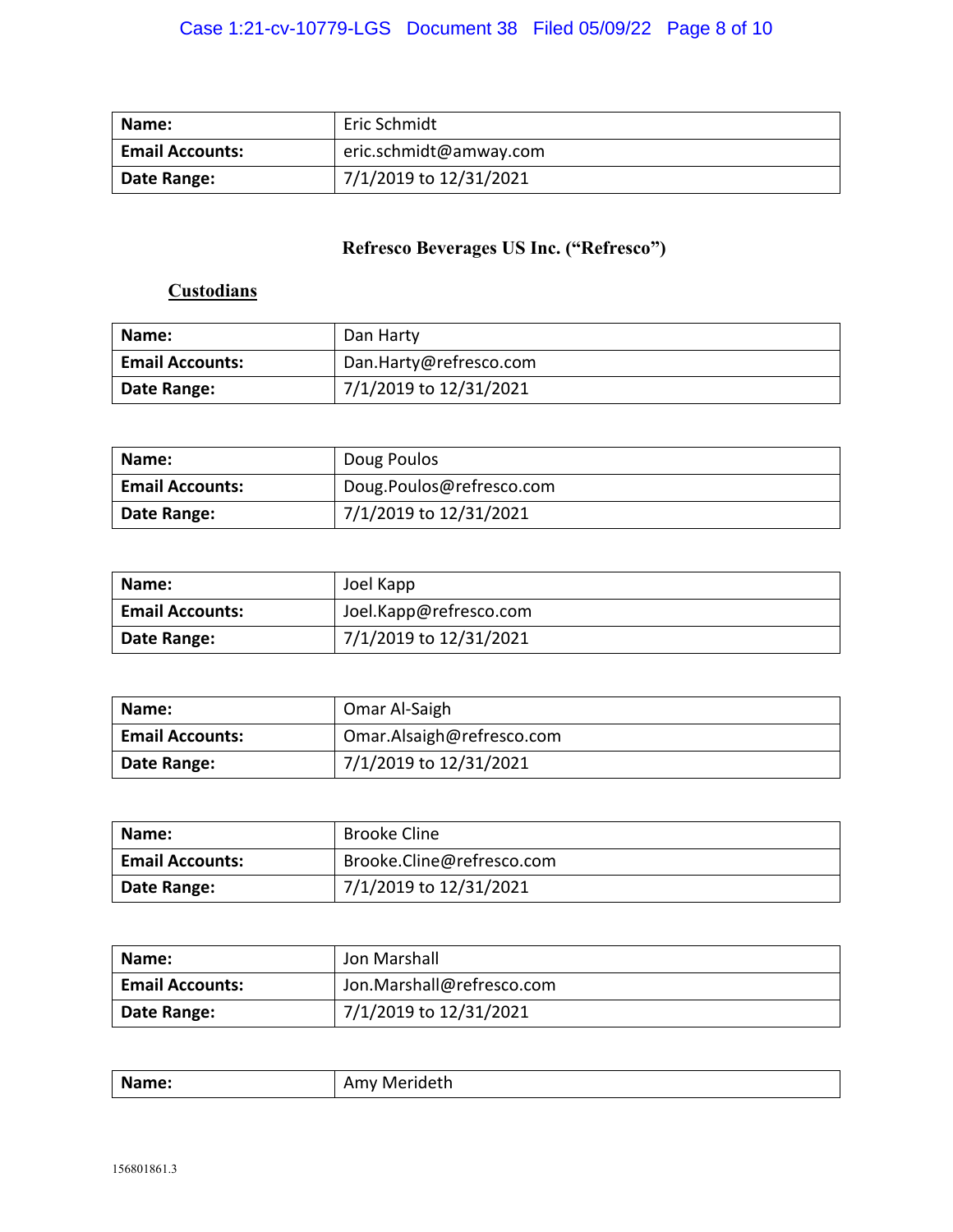# Case 1:21-cv-10779-LGS Document 38 Filed 05/09/22 Page 9 of 10

| <b>Email Accounts:</b> | Amy.Merideth@refresco.com |
|------------------------|---------------------------|
| Date Range:            | 7/1/2019 to 12/31/2021    |

| Name:                  | Joe Mikula              |
|------------------------|-------------------------|
| <b>Email Accounts:</b> | Joe.Mikula@refresco.com |
| Date Range:            | 7/1/2019 to 12/31/2021  |

| Name:                  | Ramon Ruesga              |
|------------------------|---------------------------|
| <b>Email Accounts:</b> | Ramon.Ruesga@refresco.com |
| Date Range:            | 7/1/2019 to 12/31/2021    |